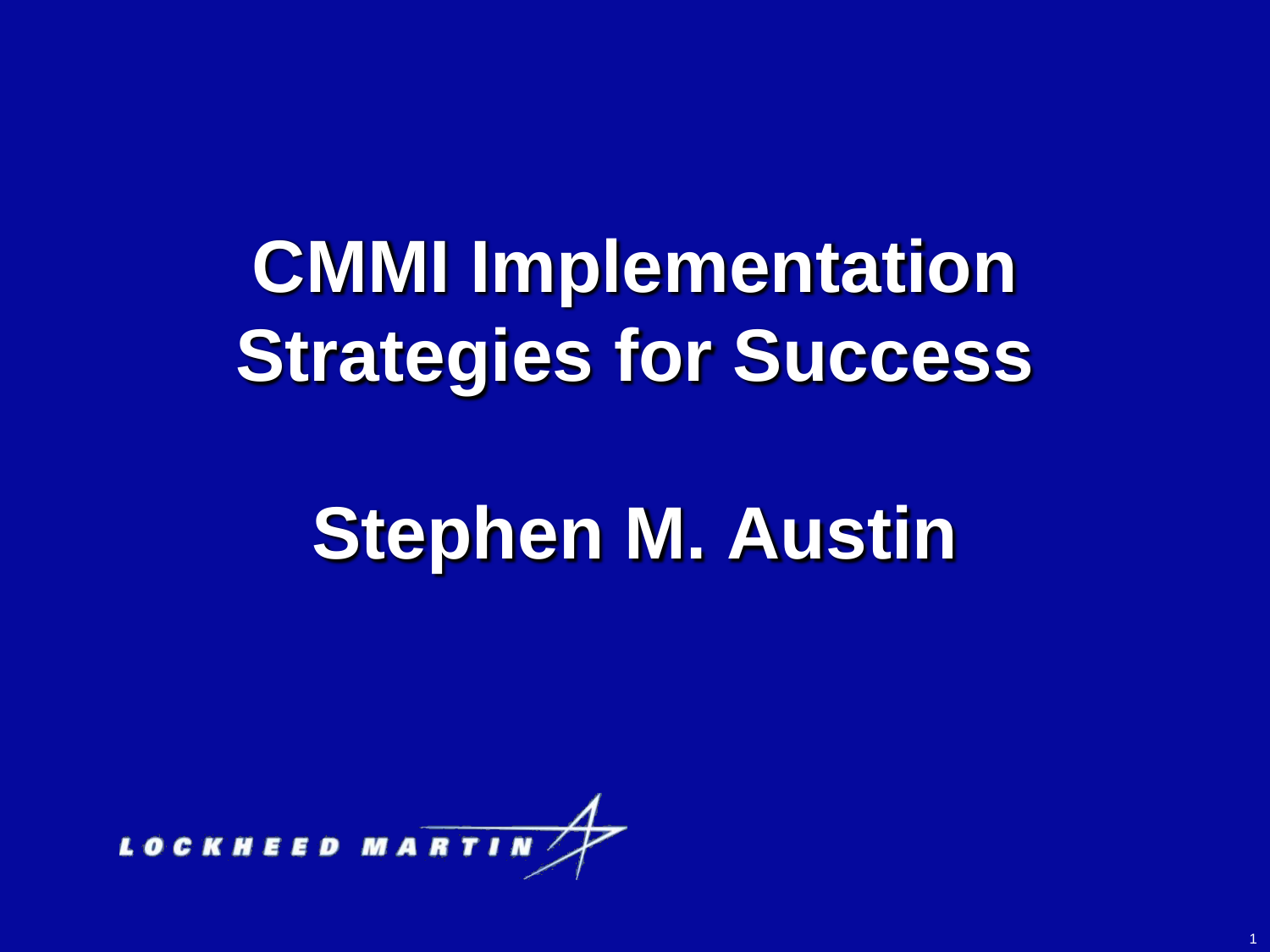

Geographically Dispersed - 13,000 Employees in 6 Primary Locations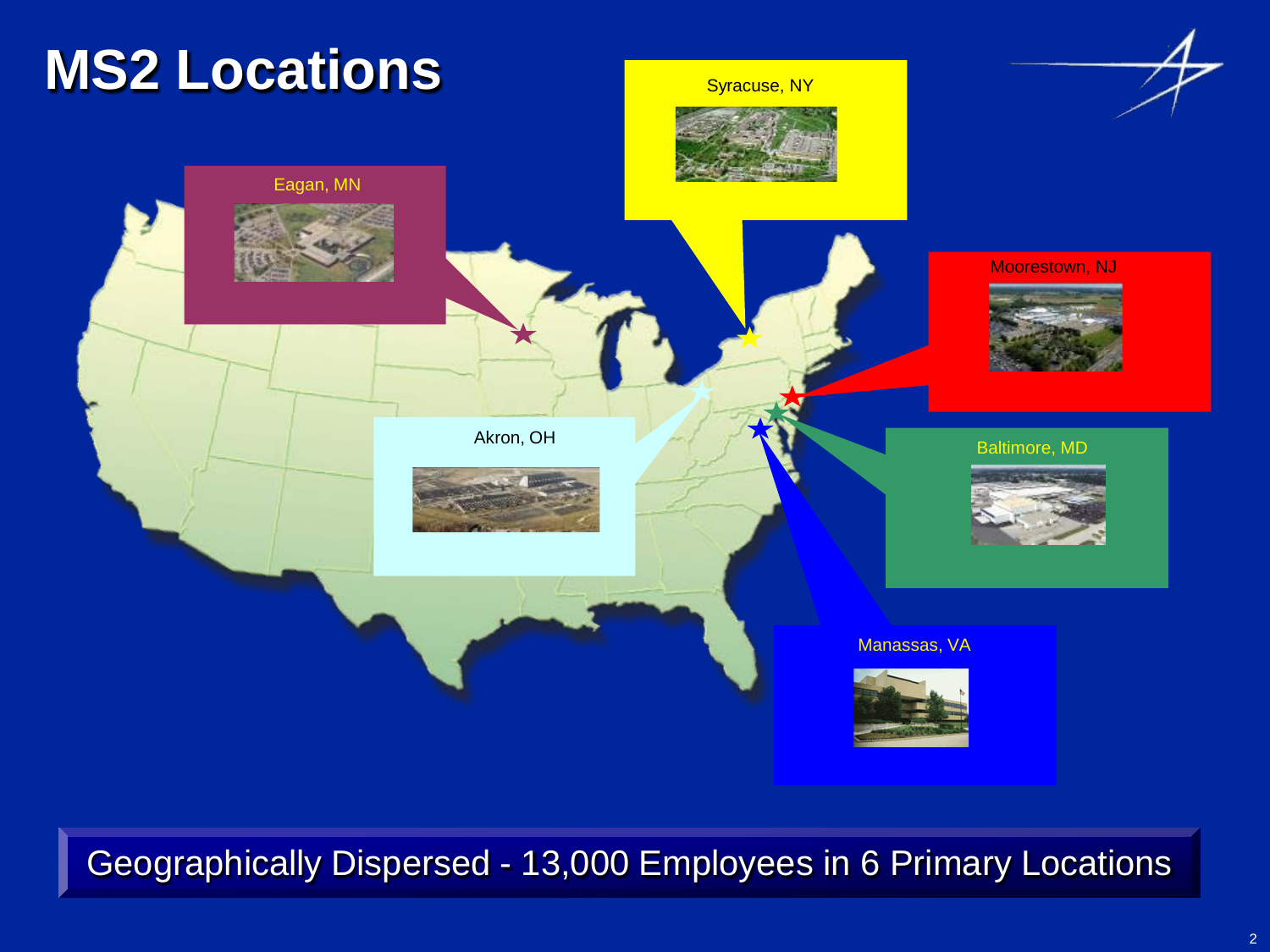#### **MS2 Path to CMMI Level 5**

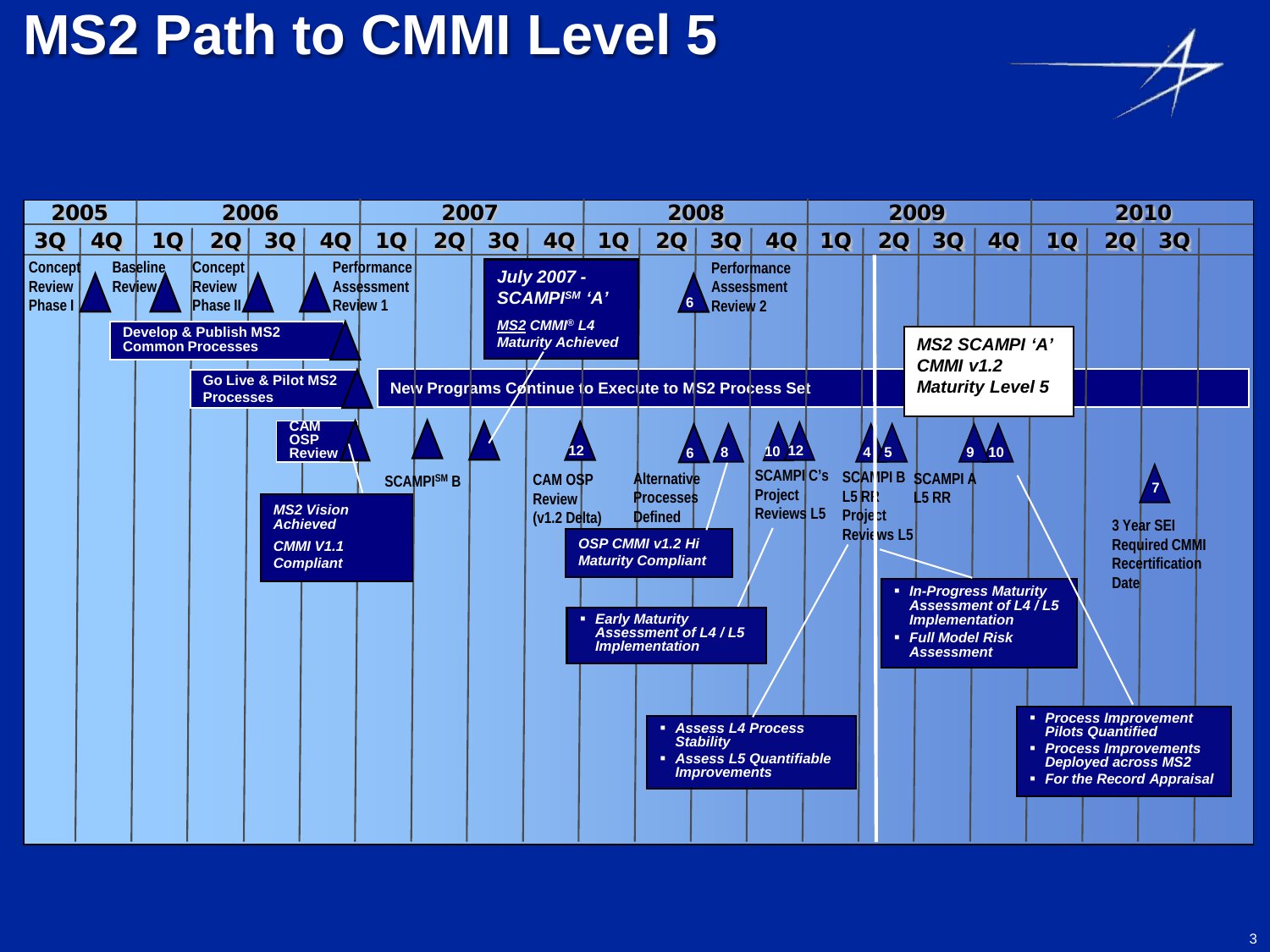#### **MS2 Measurement Program Core Components**



**Training** 

Defined Process **Deasures Defined Process Decision Making** 

**Measures** 

**Infrastructure** 

Business & Program

4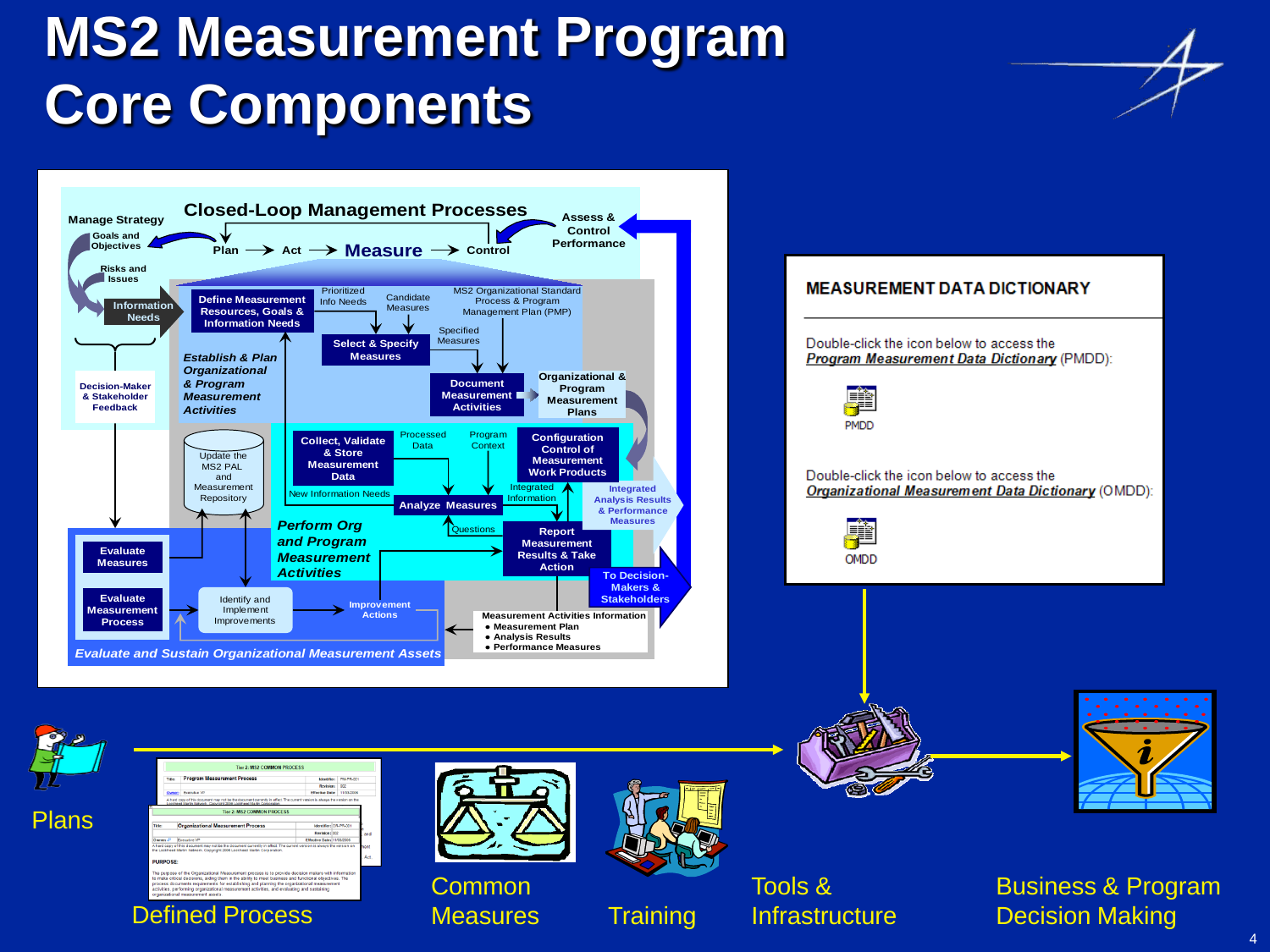#### **Goal Flowdown Drives Information Needs Across the Enterprise**